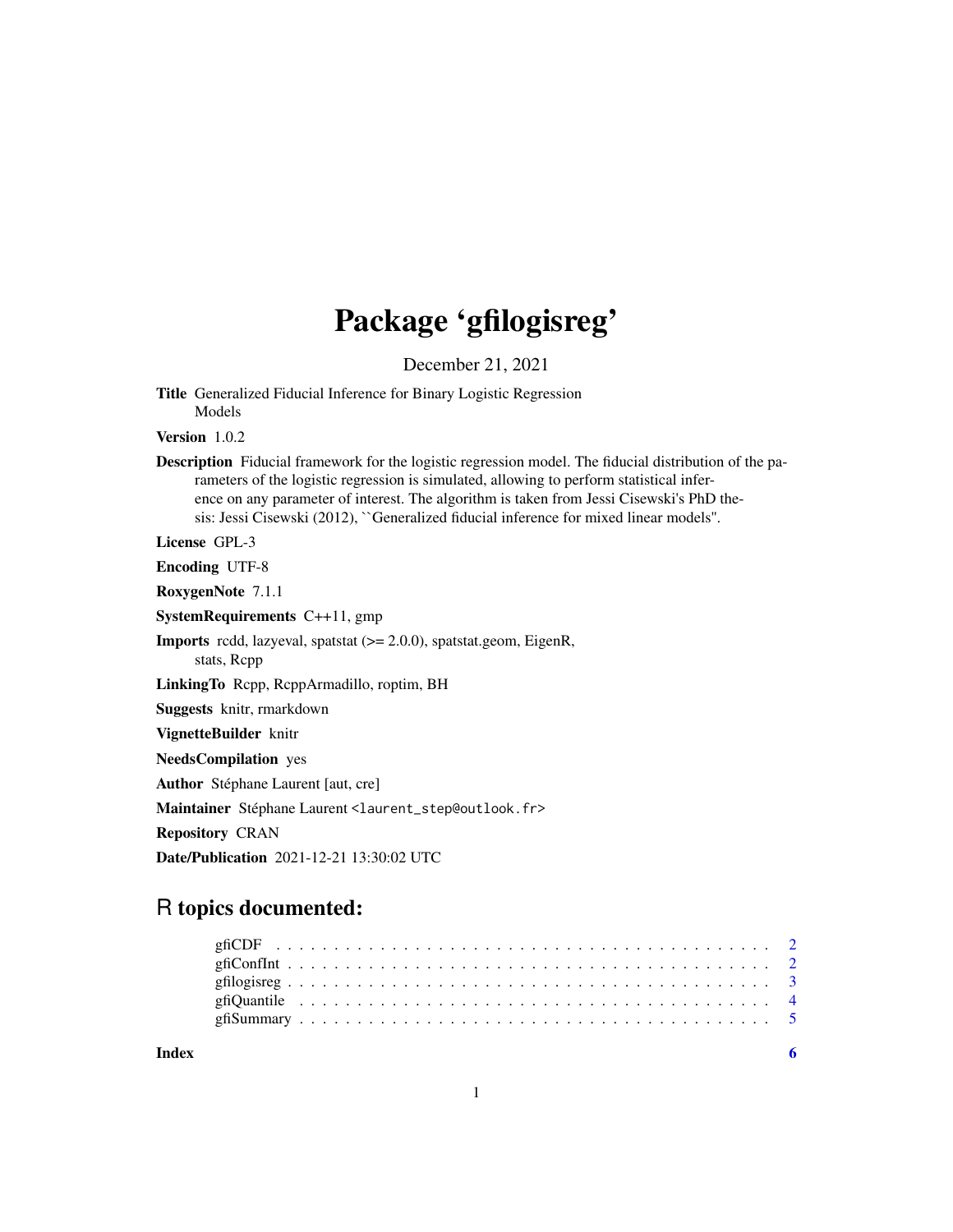<span id="page-1-0"></span>

#### Description

Fiducial cumulative distribution function of a parameter of interest.

# Usage

```
gfiCDF(parameter, fidsamples)
```
# Arguments

| parameter  | a right-sided formula defining the parameter of interest |
|------------|----------------------------------------------------------|
| fidsamples | fiducial samples, the output of gfilogisreg              |

# Value

The fiducial cumulative distribution function of the parameter.

# Examples

```
y \leftarrow c(
  0, 0, 0, 1,
  0, 1, 1, 1
\overline{\phantom{a}}group \leftarrow gl(2, 4)
fidsamples <- gfilogisreg(y \sim 0 + group, N = 500) # (N=500 is not serious)
fcdf <- gfiCDF(~ exp(group1) / exp(group2), fidsamples)
fcdf(1)
plot(fcdf)
```
# gfiConfInt *Fiducial confidence interval*

# Description

Fiducial confidence interval of a parameter of interest.

# Usage

```
gfiConfInt(parameter, fidsamples, conf = 0.95)
```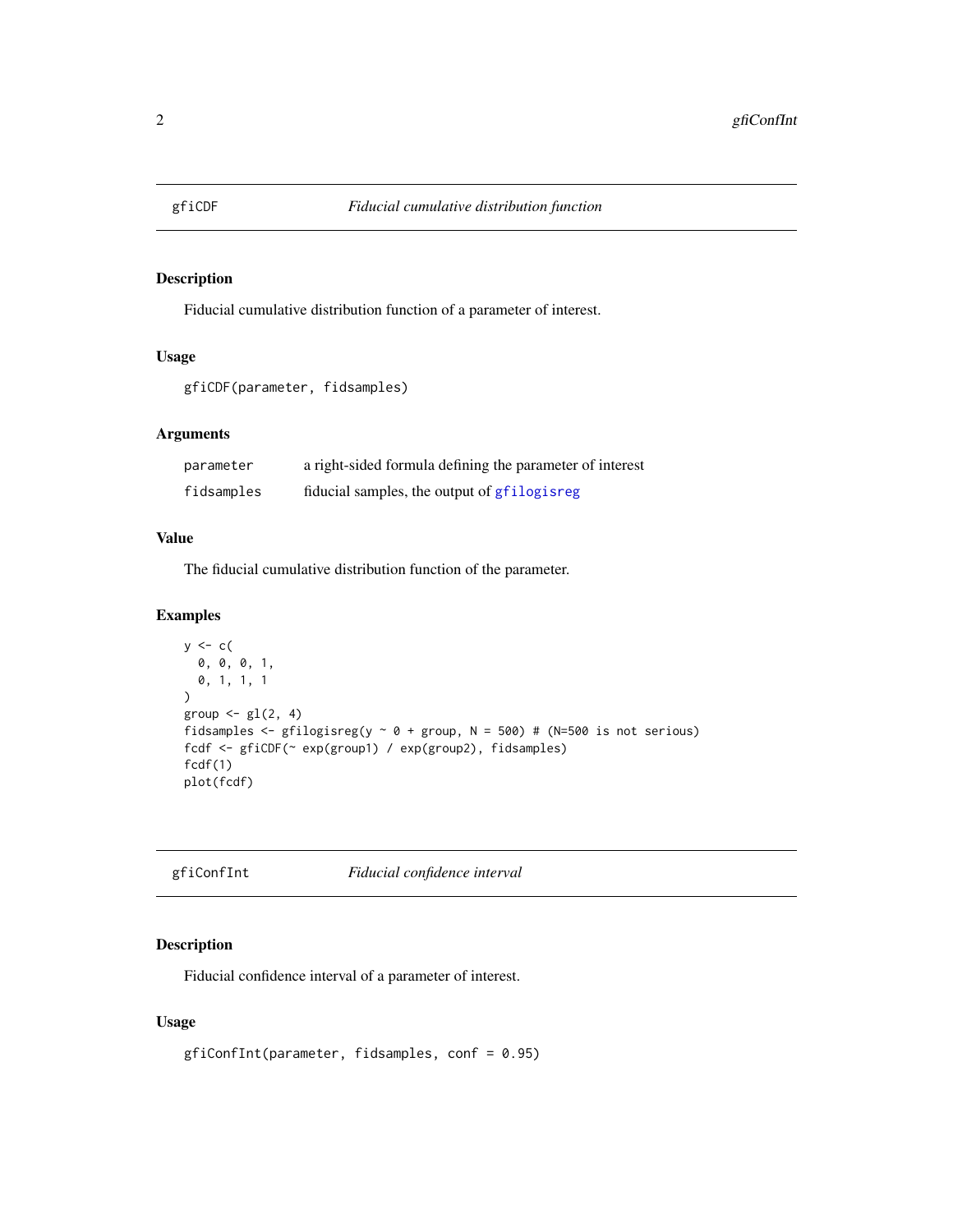# <span id="page-2-0"></span>gfilogisreg 3

# Arguments

| parameter  | a right-sided formula defining the parameter of interest |
|------------|----------------------------------------------------------|
| fidsamples | fiducial samples, the output of grilogisting             |
| conf       | confidence level                                         |

# Value

The fiducial confidence interval of the parameter.

# Examples

```
y \leftarrow c(
  0, 0, 0, 1,
  0, 1, 1, 1
)
group \leftarrow gl(2, 4)
fidsamples <- gfilogisreg(y \sim 0 + group, N = 500) # (N=500 is not serious)
expit \leftarrow function(x) exp(x) / (1+exp(x))
gfiConfInt(~ expit(group1) - expit(group2), fidsamples)
```
<span id="page-2-1"></span>

| gfilogisreg | Generalized fiducial inference for logistic regression |  |  |  |
|-------------|--------------------------------------------------------|--|--|--|
|             |                                                        |  |  |  |

# Description

Simulates the fiducial distribution of a logistic regression model.

# Usage

```
gfilogisreg(
  formula,
  data = NULL,
 N,
  thresh = N/2,
 progress = TRUE,
  gmp = FALSE,ufactr = .Machine$double.eps^(-0.5),
  vfactr = .Machine$double.eps^(-0.38)
\mathcal{L}
```
# Arguments

| formula | formula describing the model                              |
|---------|-----------------------------------------------------------|
| data    | data frame containing the variables in the model          |
| N       | number of fiducial simulations                            |
| thresh  | threshold criterion for the alteration; expert usage only |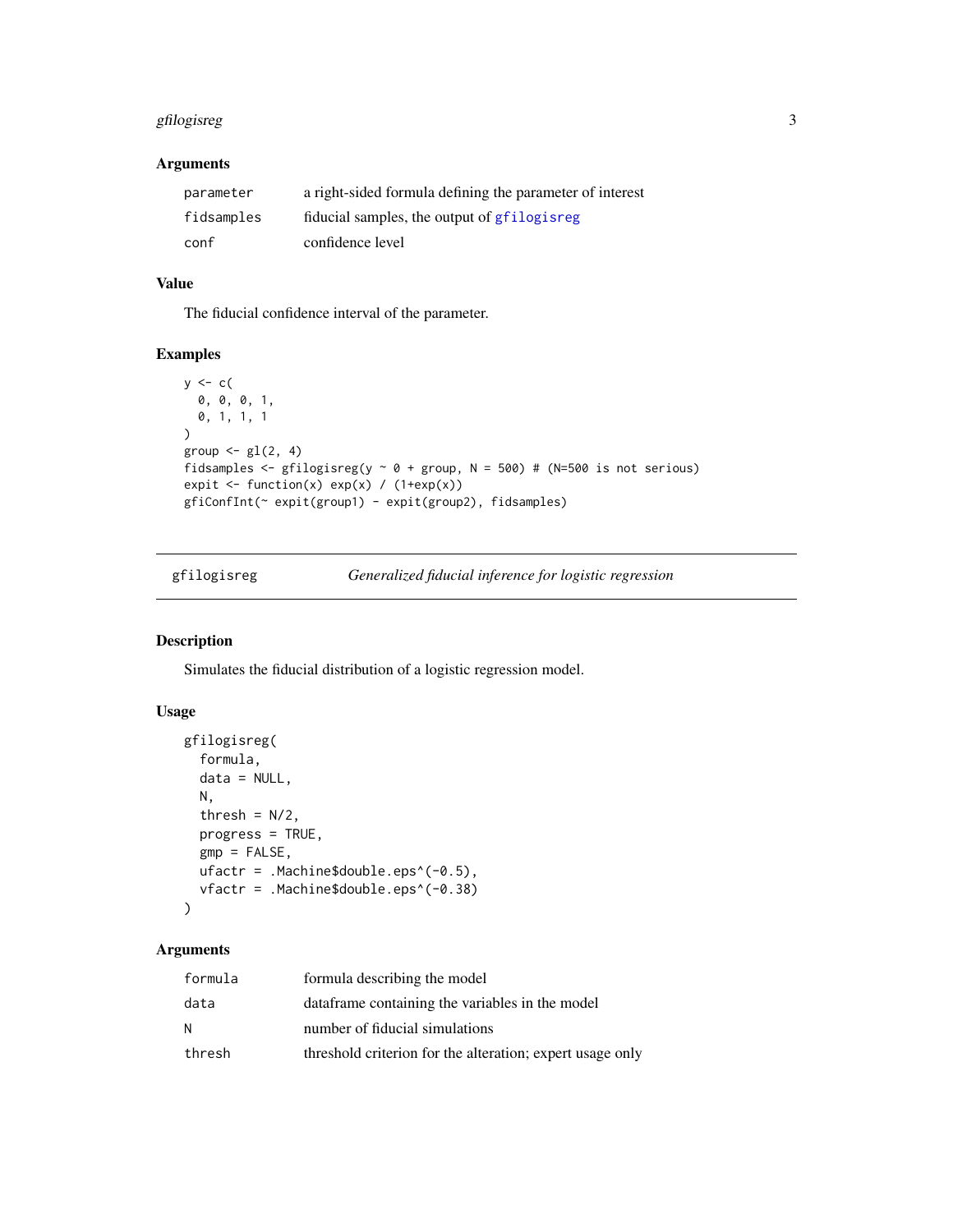<span id="page-3-0"></span>

| progress | whether to print messages showing the progress of the algorithm                                                                                                                                        |
|----------|--------------------------------------------------------------------------------------------------------------------------------------------------------------------------------------------------------|
| gmp      | whether to use exact arithmetic in the algorithm (experimental)                                                                                                                                        |
|          | ufactr, vfactr these are control parameters of an optimization performed in the algorithm;<br>these parameters should not be changed except if you encounter some messages<br>about convergence issues |

# Value

A list with two fields: Beta, the fiducial simulations of the parameters, and Weights, their weight.

# Examples

```
y <- c(0, 0, 1, 1, 1)
x \leftarrow c(-2, -1, 0, 1, 2)gf \le- gfilogisreg(y \sim x, N = 400) # (N=400 is not serious)
gfiSummary(gf)
glm(y \sim x, family = binomial())
```

```
gfiQuantile Fiducial quantiles
```
# Description

Quantiles of the fiducial distribution of a parameter of interest.

#### Usage

```
gfiQuantile(parameter, fidsamples, probs)
```
#### Arguments

| parameter  | a right-sided formula defining the parameter of interest |
|------------|----------------------------------------------------------|
| fidsamples | fiducial samples, the output of graphic stores           |
| probs      | numeric vector of probabilities                          |

#### Value

Numeric vector of quantiles, of the same length as probs.

# Examples

```
y \leftarrow c(
  0, 0, 0, 1,
  0, 1, 1, 1
\lambdagroup \leftarrow gl(2, 4)
fidsamples <- gfilogisreg(y \sim 0 + group, N = 500) # (N=500 is not serious)
gfiQuantile(~ group2 - group1, fidsamples, c(25, 50, 75)/100)
```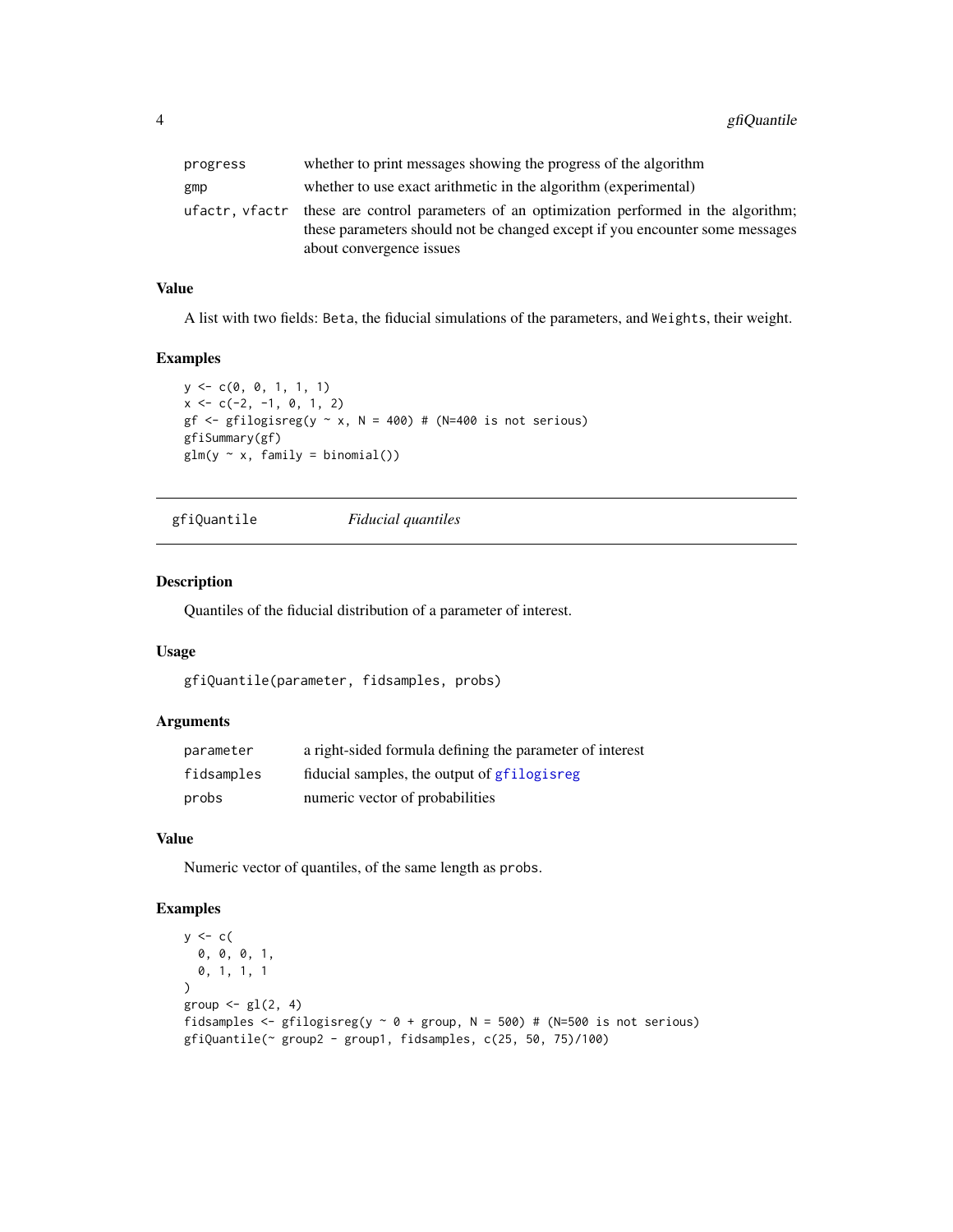<span id="page-4-0"></span>

# Description

Summary of the fiducial samples.

# Usage

gfiSummary(fidsamples, conf = 0.95)

# Arguments

| fidsamples | fiducial samples, the output of gfilogisreg |
|------------|---------------------------------------------|
| conf       | confidence level                            |

# Value

A matrix with summary statistics: means, medians, and confidence intervals.

# Examples

y <- c(0, 0, 1, 1, 1)  $x \leftarrow c(-2, -1, 0, 1, 2)$ fidsamples <- gfilogisreg(y  $\sim$  x, N = 400) # (N=400 is not serious) gfiSummary(fidsamples)